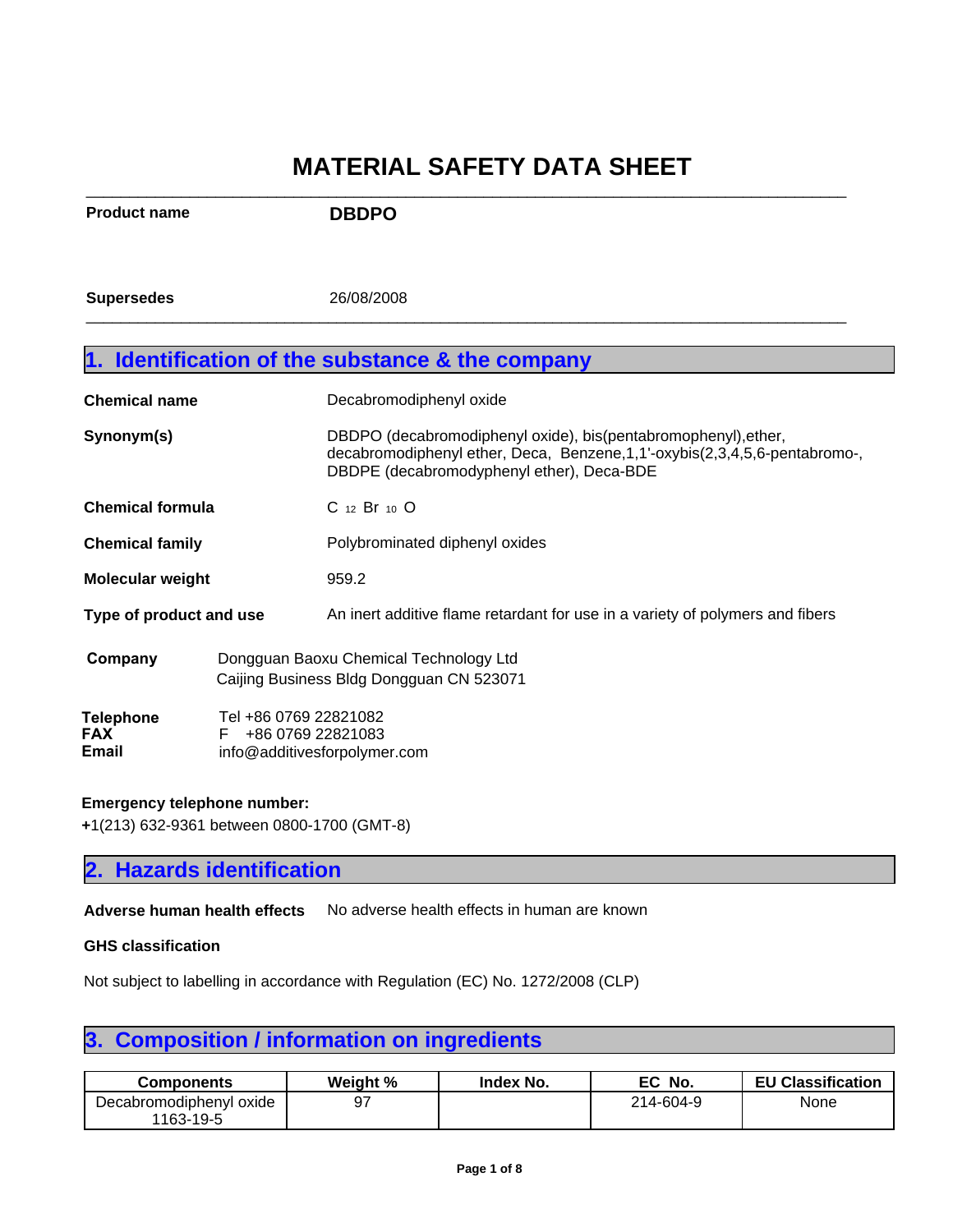| <b>Product name</b>    | <b>DBDPO</b>                                                                                                                                                                                                             |
|------------------------|--------------------------------------------------------------------------------------------------------------------------------------------------------------------------------------------------------------------------|
| <b>Product id</b>      | 8426                                                                                                                                                                                                                     |
| <b>Supersedes</b>      | 26/08/2008                                                                                                                                                                                                               |
| 4. First-aid measures  |                                                                                                                                                                                                                          |
| Eye contact            | Holding the eyelids apart, flush eyes promptly with copious flowing water for at<br>least 20 minutes. Get medical attention immediately.                                                                                 |
| <b>Skin contact</b>    | Remove contaminated clothing. Wash skin thoroughly with mild soap and plenty of<br>water for at least 15 minutes. Wash clothing before re-use. Get medical attention if<br>irritation occurs.                            |
| <b>Inhalation</b>      | In case of dust inhalation or breathing fumes released from heated material,<br>remove person to fresh air. Keep him quiet and warm. Apply artificial respiration if<br>necessary and get medical attention immediately. |
| Ingestion              | If swallowed, wash mouth thoroughly with plenty of water. Get medical attention<br>immediately                                                                                                                           |
|                        | NOTE: Never give an unconscious person anything to drink                                                                                                                                                                 |
| Notes to the physician | No specific antidote<br>Treat symptomatically and supportively.                                                                                                                                                          |

| 5. Fire - fighting measures           |                                                                                                                                                |  |
|---------------------------------------|------------------------------------------------------------------------------------------------------------------------------------------------|--|
| Suitable extinguishing media          | Material is not combustible. Use extinguishing media appropriate to surrounding<br>fire conditions.                                            |  |
| Fire fighting procedure               | Cool containers with water spray. In closed areas, provide fire-fighters with<br>self-contained breathing apparatus in positive pressure mode. |  |
| Unusual fire and explosion<br>hazards | When heated to decomposition, may release poisonous and corrosive fumes of<br>Bromine, Carbon Monoxide, Carbon Dioxide and Hydrogen Bromide.   |  |

|--|

| <b>Personal precautions</b> | Wear respirator, chemical safety goggles, rubber gloves and boots.                                                                                                        |
|-----------------------------|---------------------------------------------------------------------------------------------------------------------------------------------------------------------------|
| Methods for cleaning up     | Shovel into intact packaging and hold for waste disposal or possible re-use. Avoid<br>raising dust. Ventilate area and wash spill site after material pickup is complete. |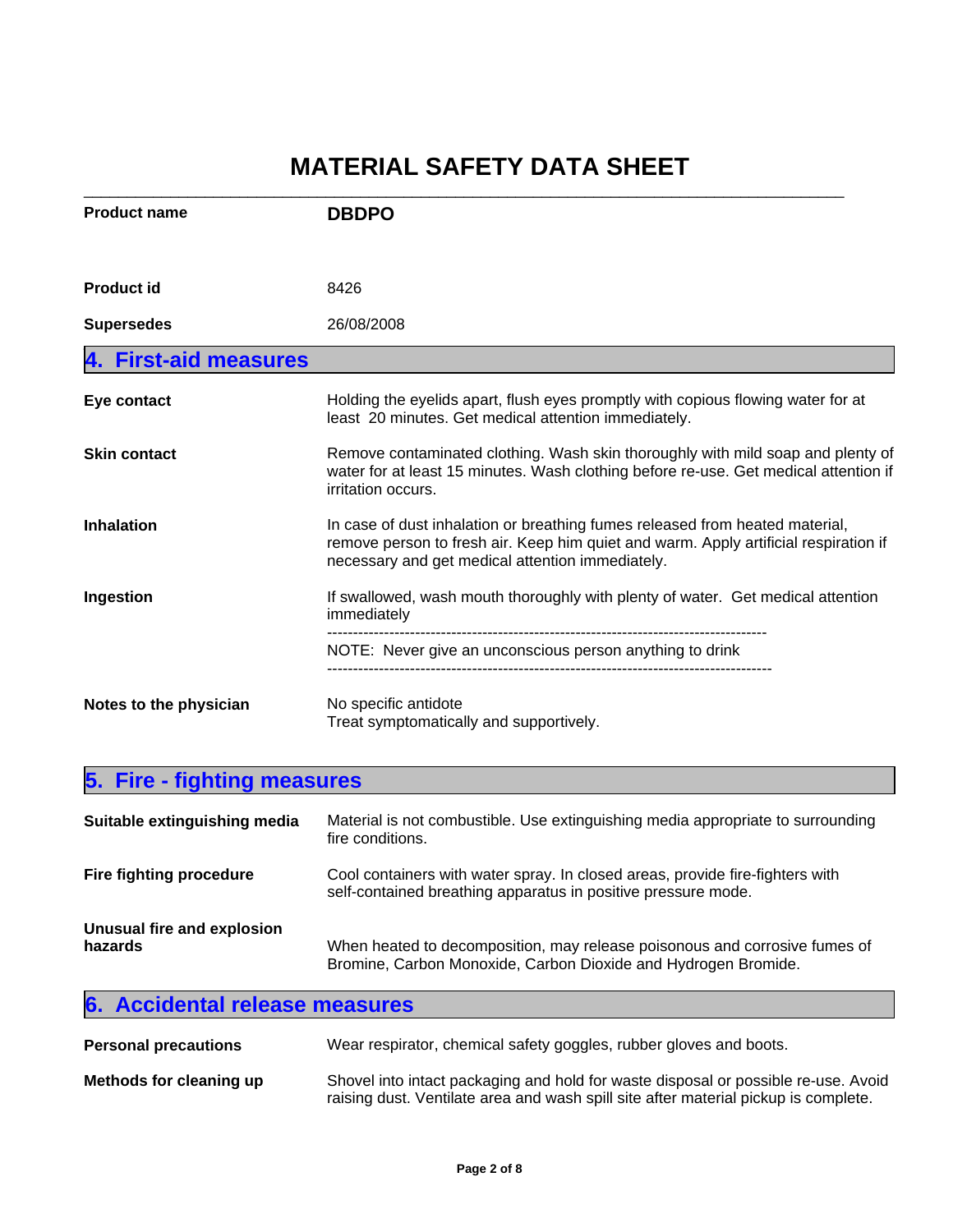| <b>Product name</b>     | <b>DBDPO</b>                                                                                               |
|-------------------------|------------------------------------------------------------------------------------------------------------|
| <b>Product id</b>       | 8426                                                                                                       |
| <b>Supersedes</b>       | 26/08/2008                                                                                                 |
| 7. Handling and storage |                                                                                                            |
| <b>Handling</b>         | Keep containers tightly closed. Avoid bodily contact.                                                      |
| <b>Storage</b>          | Store in a dry, cool, well-ventilated area away from incompatible materials (see<br>"materials to avoid"). |

## **8. Exposure controls / personal protection**

### **Exposure Limits :**

| <b>Components</b>                                                                                                                 | <b>ACGIH-TLV Data</b>                                                                                                                                                                              | <b>OSHA (PEL) Data</b> |  |
|-----------------------------------------------------------------------------------------------------------------------------------|----------------------------------------------------------------------------------------------------------------------------------------------------------------------------------------------------|------------------------|--|
| Decabromodiphenyl oxide<br>1163-19-5                                                                                              | Not determined                                                                                                                                                                                     | Not determined         |  |
| <b>Other Exposure Limits:</b>                                                                                                     | The American Industrial Hygiene Association (AIHA) recommends Workplace<br>Environmental Exposure Level (WEEL): 8-hr Time-weighted Average (TWA) of 5<br>$mg/m3$ , skin.                           |                        |  |
| <b>Ventilation requirements</b>                                                                                                   | Ventilation must be sufficient to maintain atmospheric concentration below<br>recommended exposure limit.                                                                                          |                        |  |
| Personal protective equipment:<br>- Respiratory protection<br>- Hand protection<br>- Eye protection<br>- Skin and body protection | Dust respirator<br>Protective gloves<br>Chemical safety goggles<br>Body covering clothes and boots                                                                                                 |                        |  |
| <b>Hygiene measures</b>                                                                                                           | Wash hands thoroughly after handling and before eating or smoking. Do not eat,<br>smoke or drink where material is handled, processed or stored. Safety shower<br>and eye bath should be provided. |                        |  |

## **9. Physical and chemical properties**

| Appearance                        | White to off-white, fine, free-flowing powder, odourless |
|-----------------------------------|----------------------------------------------------------|
| <b>Boiling point/range</b>        | Not applicable                                           |
| <b>Melting point/range</b>        | 300-310°C                                                |
| <b>Flash point</b>                | <b>None</b>                                              |
| <b>Flammable/Explosion limits</b> | Not flammable                                            |
| <b>Auto-ignition temperature</b>  | Not applicable                                           |
| Vapour pressure                   | 4.63x10(-6) Pa ( $21^{\circ}$ C)                         |
| Evaporation rate (ether=1)        | Not applicable under standard conditions                 |
| Vapor density                     | Not applicable under standard conditions                 |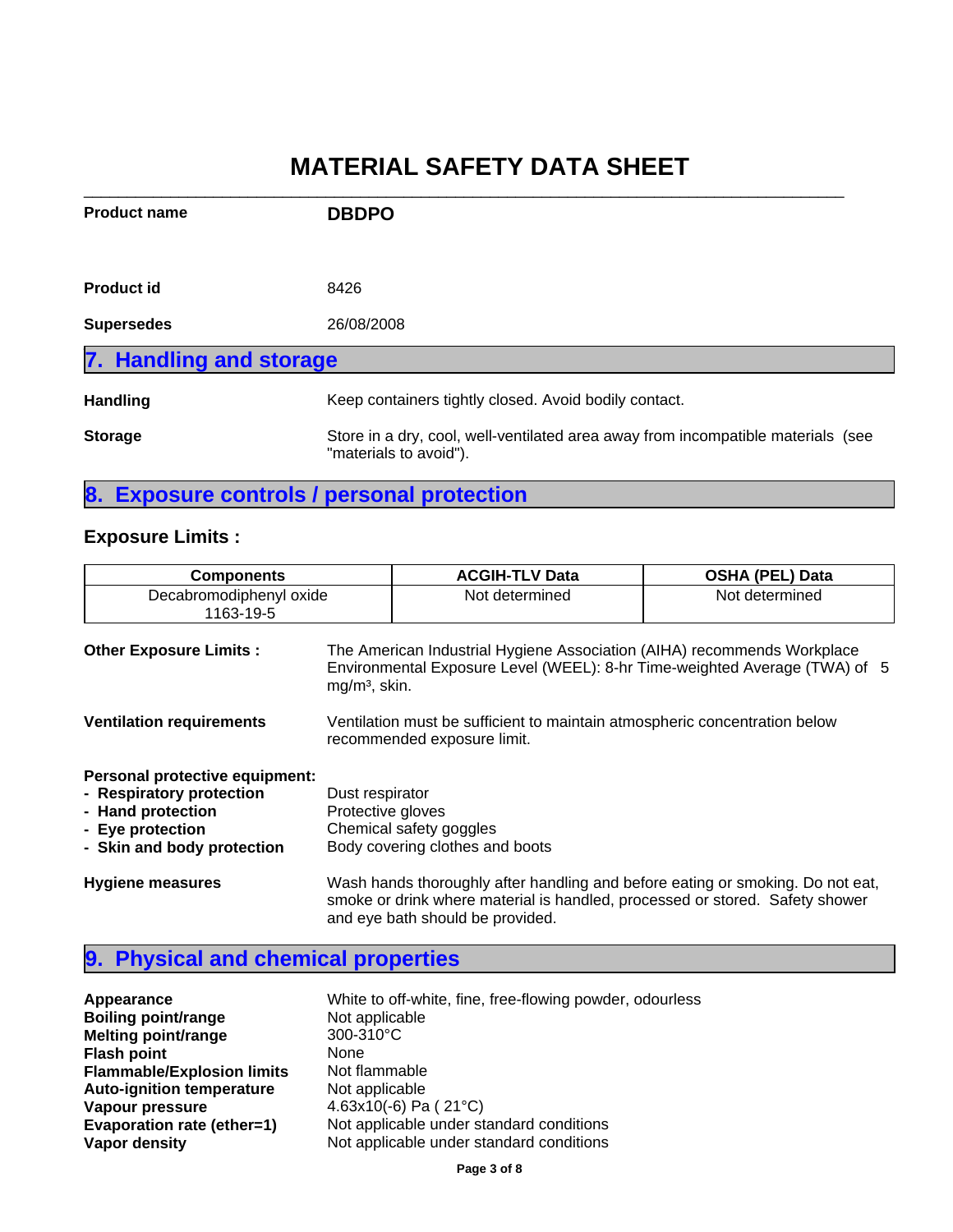| <b>Product name</b>              | <b>DBDPO</b>                                                                                 |
|----------------------------------|----------------------------------------------------------------------------------------------|
| <b>Product id</b>                | 8426                                                                                         |
| <b>Supersedes</b>                | 26/08/2008                                                                                   |
| <b>Viscosity</b>                 | Not applicable                                                                               |
| Solubility:                      |                                                                                              |
| - Solubility in water            | $<$ 0.1µg/l at 25 $\degree$ C                                                                |
| - Solubility in other solvents   | Very slightly soluble in common organic solvents                                             |
| <b>Specific gravity</b>          | 3.0                                                                                          |
| <b>Density</b>                   | 3.4 g/mL $(25^{\circ}C)$                                                                     |
| <b>Decomposition temperature</b> | $362^{\circ}$ C                                                                              |
| <b>Partition coefficient</b>     | Log Kow - $6.265$                                                                            |
| (n-octanol/water)                |                                                                                              |
| <b>Explosive properties</b>      | There are no chemical groups associated with explosive properties present in the<br>molecule |
| <b>Oxidising properties</b>      | The structure indicates non oxidizing properties                                             |
|                                  |                                                                                              |

# **10. Stability and reactivity**

| <b>Stability</b>                                                              | Stable under normal conditions          |
|-------------------------------------------------------------------------------|-----------------------------------------|
| <b>Materials to avoid</b>                                                     | Strong oxidants.                        |
| <b>Conditions to avoid</b>                                                    | Heating above decomposition temperature |
| <b>Hazardous decomposition</b><br>products<br><b>Hazardous polymerization</b> | CO, CO2, HBr & Br 2<br>Will not occur   |

# **11. Toxicological information**

| <b>Acute toxicity:</b>                                     | <b>Acute toxicity:</b>                                                                                                                                                 |
|------------------------------------------------------------|------------------------------------------------------------------------------------------------------------------------------------------------------------------------|
| - Rat oral LD50                                            | >5,000 mg/kg                                                                                                                                                           |
| - Rabbit dermal LD50                                       | $>$ 2000 mg/kg                                                                                                                                                         |
| - Rat inhalation LC50                                      | $> 48.2$ mg/l                                                                                                                                                          |
| - Dermal irritation (rabbit)                               | Not irritant                                                                                                                                                           |
| - Eye irritation (rabbit)                                  | Not irritant                                                                                                                                                           |
| <b>Effects of overexposure:</b><br><b>Chronic toxicity</b> | No data available                                                                                                                                                      |
| <b>Mutagenicity</b>                                        | Not mutagenic by the Ames Test and by mouse lymphoma assay<br>Negative in chromosome aberration and sister chromatid exchange tests in<br>Chinese hamster ovary cells. |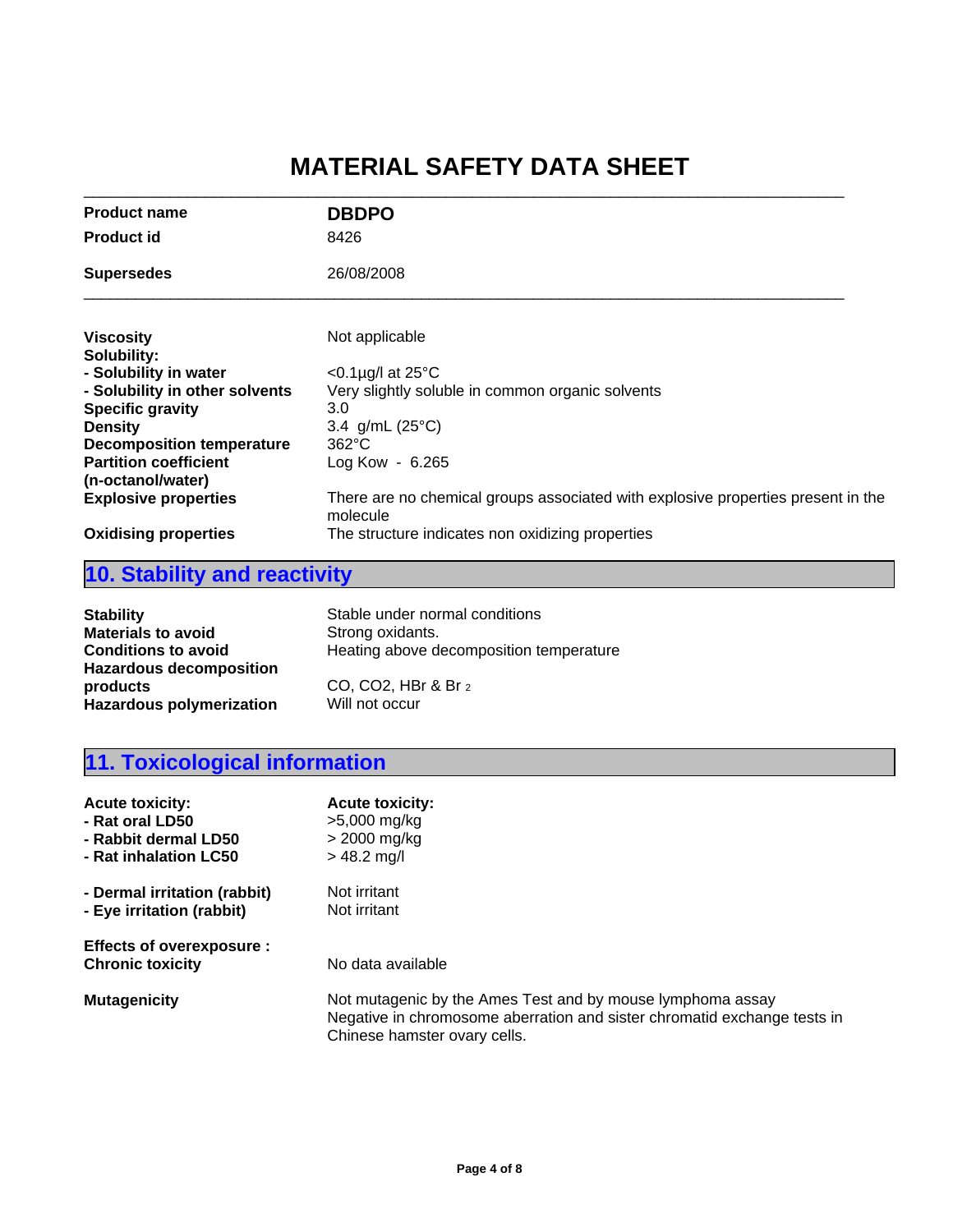| <b>Product name</b>             | <b>DBDPO</b>                                                                                                                                                                                                                                                                                                                                                         |  |
|---------------------------------|----------------------------------------------------------------------------------------------------------------------------------------------------------------------------------------------------------------------------------------------------------------------------------------------------------------------------------------------------------------------|--|
| <b>Product id</b>               | 8426                                                                                                                                                                                                                                                                                                                                                                 |  |
| 26/08/2008<br><b>Supersedes</b> |                                                                                                                                                                                                                                                                                                                                                                      |  |
| Carcinogenicity                 | IARC Group 3 (animal inadequate evidence, human no data available)<br>NTP 2-year feed studies with decabromodiphenyl ether showed some evidence of<br>liver nodules in male and female rats and equivocal evidence for male mice at<br>very high doses (>25,000 ppm)<br>No evidence for this effect in female mice<br>Not included in NTP 12th Report on Carcinogens |  |
| Developmental toxicity          | In the oral developmental toxicity study in rats with decabromodiphenyl ether the<br>NOEL (No Observed Effect Level) for maternal and developmental toxicity was<br>1000 mg/kg/day                                                                                                                                                                                   |  |

**12. Ecological information**

| Information on ecological<br>effects | Plastic containing DBDPO treated in a modern up to date incinerator produces an<br>incineration gas, which is analysed, showed no polybrominated Dibenzodioxins<br>and Dibenzofurans present at a level higher than the limits of quantitation (LOQs)<br>specified by US EPA Toxic Substances Control Act (TSCA) 40 CFR 766.27 and<br>are below the limits specified in the German Ordinance "Chemikalien -<br>Verbotsverordnung". |  |
|--------------------------------------|------------------------------------------------------------------------------------------------------------------------------------------------------------------------------------------------------------------------------------------------------------------------------------------------------------------------------------------------------------------------------------------------------------------------------------|--|
| <b>Environmental fate</b>            | FR-1210 was determined to be persistent: Not readily biodegradable. Not<br>inherently biodegradable. The high log Kow value (6.27) indicates that the product<br>will adsorb strongly onto sludge and sediments and is not expected to be mobile in<br>soil. The potential for uptake and accumulation of the substance by fish and other<br>aquatic and terrestrial organisms appears to be low.                                  |  |
| <b>Aquatic toxicity:</b>             | No effects on aquatic organisms are expected to occur at concentrations up to the<br>substances water solubility.                                                                                                                                                                                                                                                                                                                  |  |
| <b>Reproduction</b>                  | The No Observed Effect Concentration (NOEC) for reproduction in Earthworm<br>after exposure of 28 day is 4910 mg/kg dry soil.                                                                                                                                                                                                                                                                                                      |  |
| Note:                                | Deca-BDE is persistent, bioaccumulative and toxic (PBT) substance and vPvB in<br>accordance with the criteria set out in Annex XIII of the REACH Regulation The<br>substance meets the crireria in Annex XIII of REACH because of the PBT<br>properties of its potential degradation products.                                                                                                                                     |  |

# **13. Disposal considerations**

| <b>Waste disposal</b> | The recommended method is incineration                                     |
|-----------------------|----------------------------------------------------------------------------|
|                       | (see also section 16)                                                      |
|                       | Dispose of in a safe manner in accordance with local/national regulations. |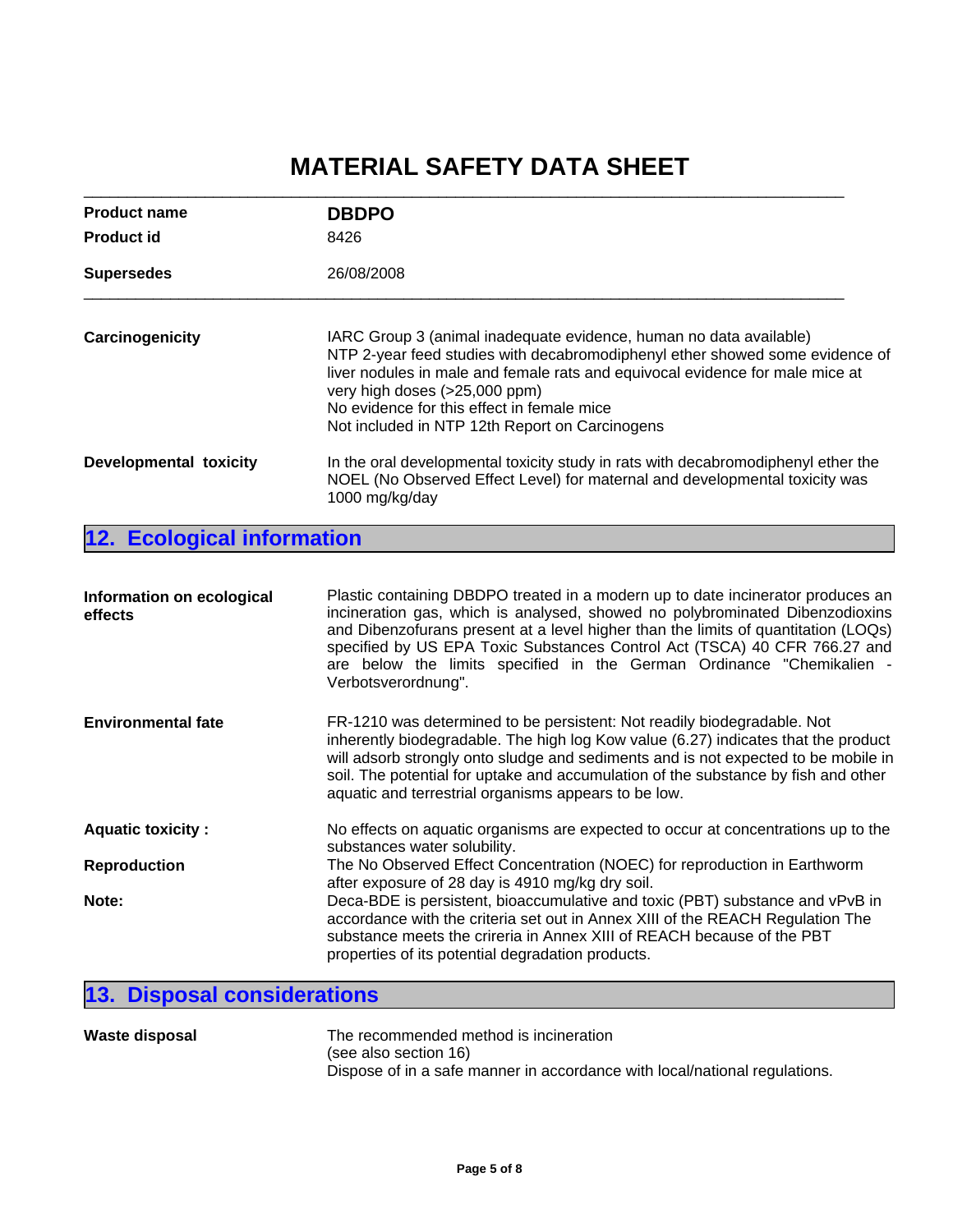| <b>Product name</b> | <b>DBDPO</b> |  |
|---------------------|--------------|--|
| <b>Product id</b>   | 8426         |  |
| <b>Supersedes</b>   | 26/08/2008   |  |
|                     |              |  |

| <b>14. Transportation information</b> |                                                                                                                 |  |
|---------------------------------------|-----------------------------------------------------------------------------------------------------------------|--|
| <b>IMDG</b>                           | Not regulated                                                                                                   |  |
| <b>ADR/RID</b>                        | Not regulated                                                                                                   |  |
| <b>ICAO/IATA</b>                      | Not regulated                                                                                                   |  |
| <b>DOT</b>                            | Not regulated                                                                                                   |  |
| $\overline{ }$                        | The contract of the contract of the contract of the contract of the contract of the contract of the contract of |  |

| 15. Regulatory information        |                                                                                                                                                                                                                                                                                                                                                                                                                                                                                                                                                                                                                                                                                                                            |
|-----------------------------------|----------------------------------------------------------------------------------------------------------------------------------------------------------------------------------------------------------------------------------------------------------------------------------------------------------------------------------------------------------------------------------------------------------------------------------------------------------------------------------------------------------------------------------------------------------------------------------------------------------------------------------------------------------------------------------------------------------------------------|
| <b>EU</b>                         | EU risk assesment under Regulation 793/93/EC conducted on Deca-BDE<br>confirms that there are no significant risks to the environment or human health<br>which would justify risk reduction measures<br>In contradiction to this publication, commercial deca-BDE is restricted under the<br>European Union Directive 2002/95/EC, "Restriction on Use of Hazardous<br>Substances" (RoHS) restrictions in electronics and electrical equipment<br>As from December 19, 2012, DECA-BDE has been included in the Regulation<br>(EC) No. 1907/2006 of 18 December 2006 (REACH) Candidate list as a<br>substance of very high concern (SVHC) on the basis of the PBT/ vPvB properties<br>of its potential degradation products. |
| <b>USA</b>                        | Reported in the EPA TSCA Inventory<br>TSCA Section 12b - Export notification is required per a final test rule under<br>Section 4(a).                                                                                                                                                                                                                                                                                                                                                                                                                                                                                                                                                                                      |
| Australia                         | Listed in AICS This substance is on the National Pollutant Inventory (NPI) of<br>Australia. This substance is listed under PART 1, Group 1 Substances                                                                                                                                                                                                                                                                                                                                                                                                                                                                                                                                                                      |
| Canada                            | Listed in DSL This substance is listed under Part 1, Group 1 Substances in the<br>National Pollutant Release Inventory (NPRI) for 2008. Information about this<br>substance must be reported to the Minister of the Environment in accordance with<br>subsection 46(1) of the Canadian Environmental Protection Act, 1999. Not listed in<br>WHMIS.                                                                                                                                                                                                                                                                                                                                                                         |
| <b>CHINA</b><br>- China inventory | Listed in IECSC                                                                                                                                                                                                                                                                                                                                                                                                                                                                                                                                                                                                                                                                                                            |
| Japan                             | ISHL No. 4-(14)-149                                                                                                                                                                                                                                                                                                                                                                                                                                                                                                                                                                                                                                                                                                        |
| <b>Japanese METI</b>              | <b>ENCS No.3-2846</b>                                                                                                                                                                                                                                                                                                                                                                                                                                                                                                                                                                                                                                                                                                      |
| Korea                             | Listed in ECL (KE-27715)                                                                                                                                                                                                                                                                                                                                                                                                                                                                                                                                                                                                                                                                                                   |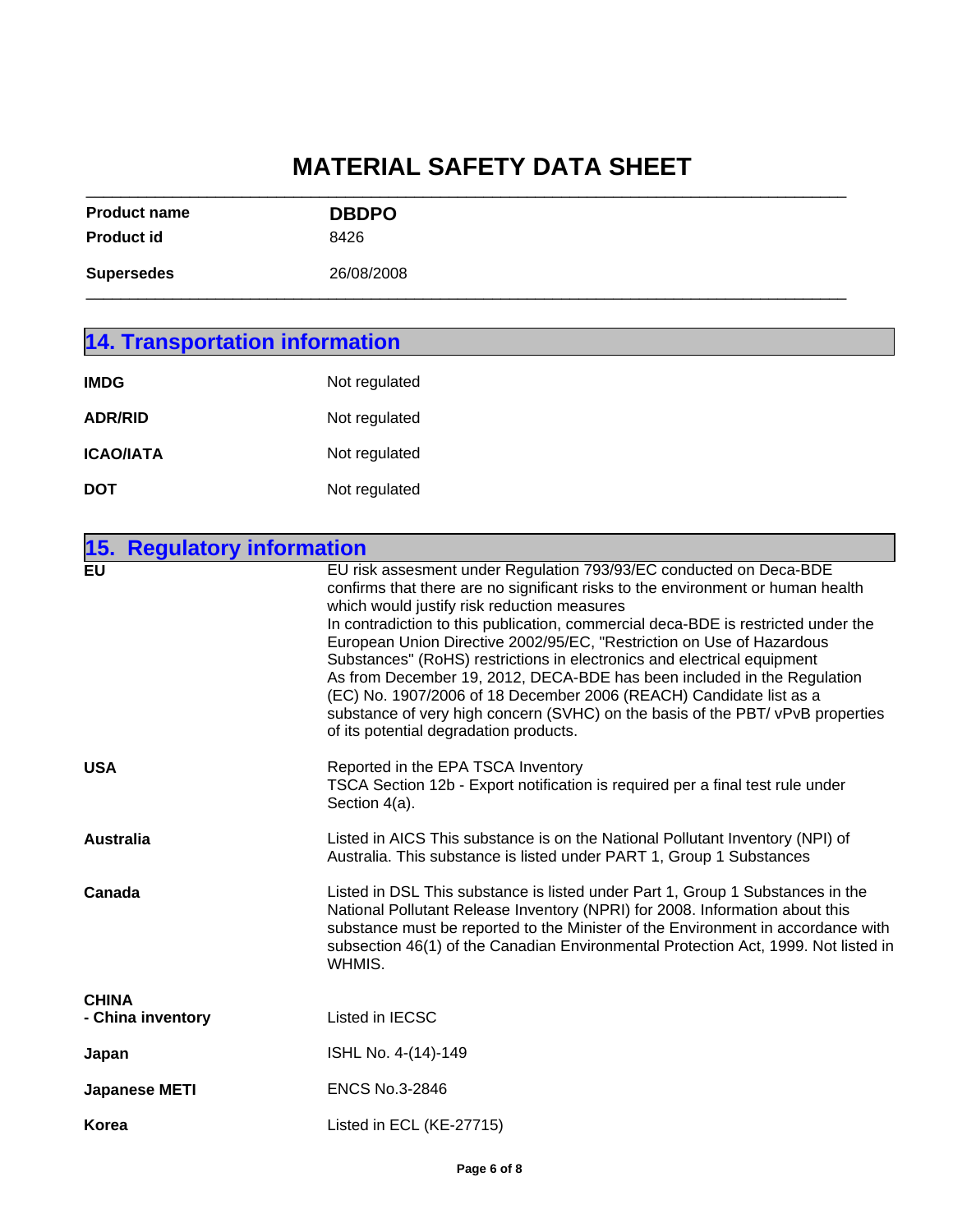\_\_\_\_\_\_\_\_\_\_\_\_\_\_\_\_\_\_\_\_\_\_\_\_\_\_\_\_\_\_\_\_\_\_\_\_\_\_\_\_\_\_\_\_\_\_\_\_\_\_\_\_\_\_\_\_\_\_\_\_\_\_\_\_\_\_\_\_\_\_\_\_\_\_\_\_\_\_\_\_\_\_\_\_\_\_\_\_

| <b>Product name</b>             | <b>DBDPO</b>                                                                                                                                                              |  |
|---------------------------------|---------------------------------------------------------------------------------------------------------------------------------------------------------------------------|--|
| <b>Product id</b>               | 8426                                                                                                                                                                      |  |
| 26/08/2008<br><b>Supersedes</b> |                                                                                                                                                                           |  |
| <b>New Zealand Inventory</b>    | Listed in NZIoC                                                                                                                                                           |  |
| <b>Philippines</b>              | Listed in PICCS                                                                                                                                                           |  |
| <b>Singapore</b>                | Listed in the Hazardous Substances Control List as a member of the generic<br>group; Polybrominated diphenyl ethers.                                                      |  |
| <b>Switzerland</b><br>Taiwan    | Listed in Giftliste 1 (G-8308)<br><b>Taiwan Toxic Chemical Substances List.</b><br>This is Class IV toxic chemical. Minimum control level is 30 w/w%. TAIWAN<br>No.:91-01 |  |

### **16. Other information**

#### **Note:**

All sections reformatted in accordance with REACH Annex II revision

## **This data sheet contains changes from the previous version in section(s)**

11, 12, 15

The product DBDPO is not classified as a dangerous chemical under the criteria of Directive 67/548/EC (see § 15). The product DBDPO was investigated in an EU Risk Assessment and no risks for human health or the environment were identified. However, the product is persistent, therefore, manufacturers using DBDPO should adopt good working practice during processing and avoid any emissions to the environment. It is recommended that DBDPO waste should be incinerated under appropriate conditions.

1. Different countries, have prohibited the manufacture, import, and commercialisation of Deca-BDE and/or products (the scope of such products is to be determined in accordance with every such country's applicable law) containing Deca-BDE. 2. The use of Deca-BDE must be in conformity with the applicable law including the aforesaid prohibition. It is the responsibility of the holder of this Safety Data Sheet to verify the existence of any such prohibition and not to sell, import, commercialise or otherwise use of Deca-BDE in products, articles, preparations and other objects designated for electrical and electronic equipment in any jurisdiction where regulations prohibiting such sale, import, commercialisation or other such use are in application. 3. It is the responsibility of the holder of this Safety Data Sheet to ensure that its customers or any other party receiving from it products containing Deca-BDE are prohibited to the same extent mentioned above in sections 1 and 2.

### **Health, Safety & Environment Policy**

We will strive to ensure that our operations and products meet the needs of the present global community without compromising the ability of future generations to meet their needs We accept that the success of our business is dependent on the supply of products and services that will benefit society whilst ensuring human safety and protection of the environment and natural resources Within the framework of our commitment to the Responsible Care program, we will provide a healthy and safe work environment for employees and will responsibly manage our products at all stages of their life cycle in order to protect human health and the environment whilst maintaining high production standards of operation